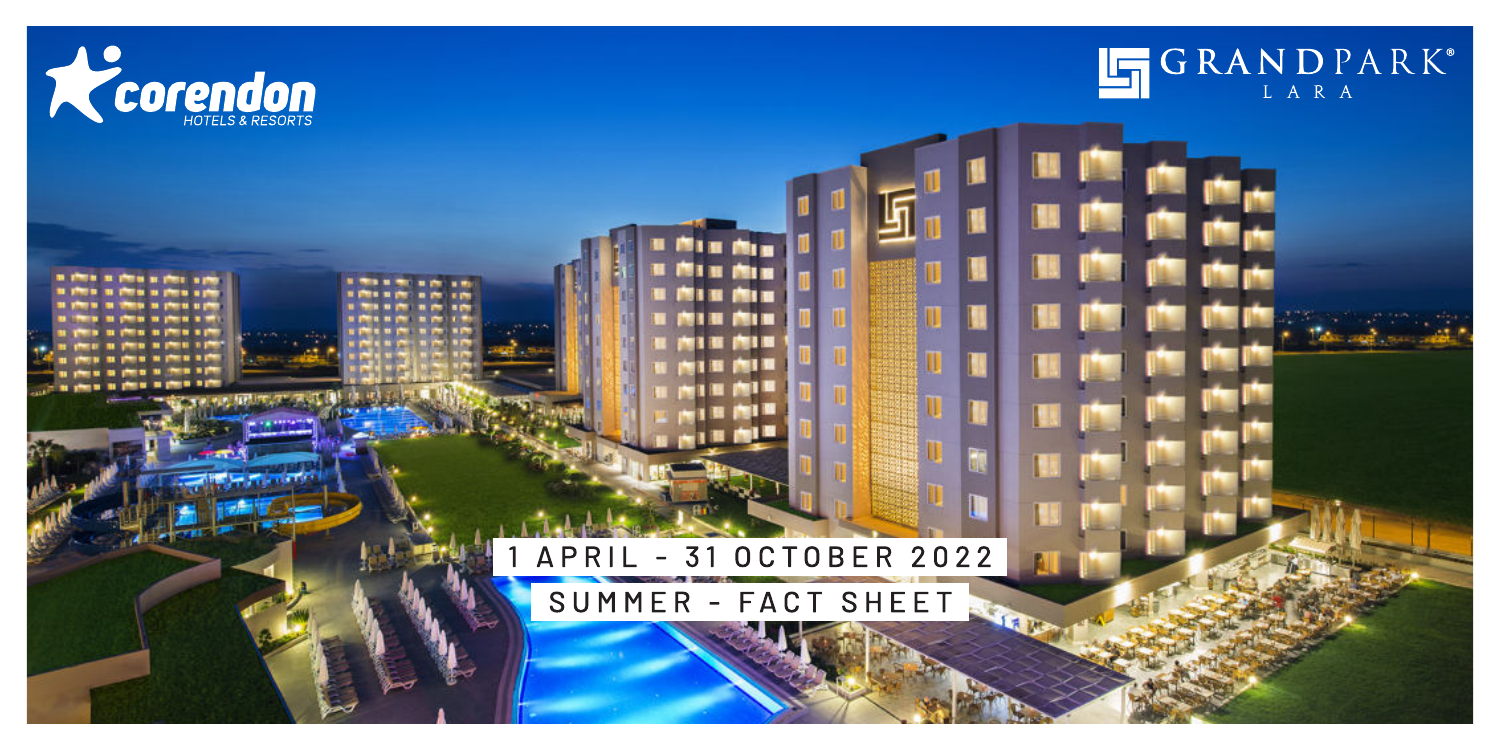

#### Kemerağzı Mah. Yaşar Sobutay Blv. No: 37-39/A Lara - Aksu / ANTALYA





#### **CONCEPT: ALL INCLUSIVE**

- Year Opened: May 2013
- Telephone: +90-242-352-44-44
- Fax: +90-242-352-40-50
- E-Mail Address: info@corendonhotels.com.tr
- Website: www.corendonhotels.com.tr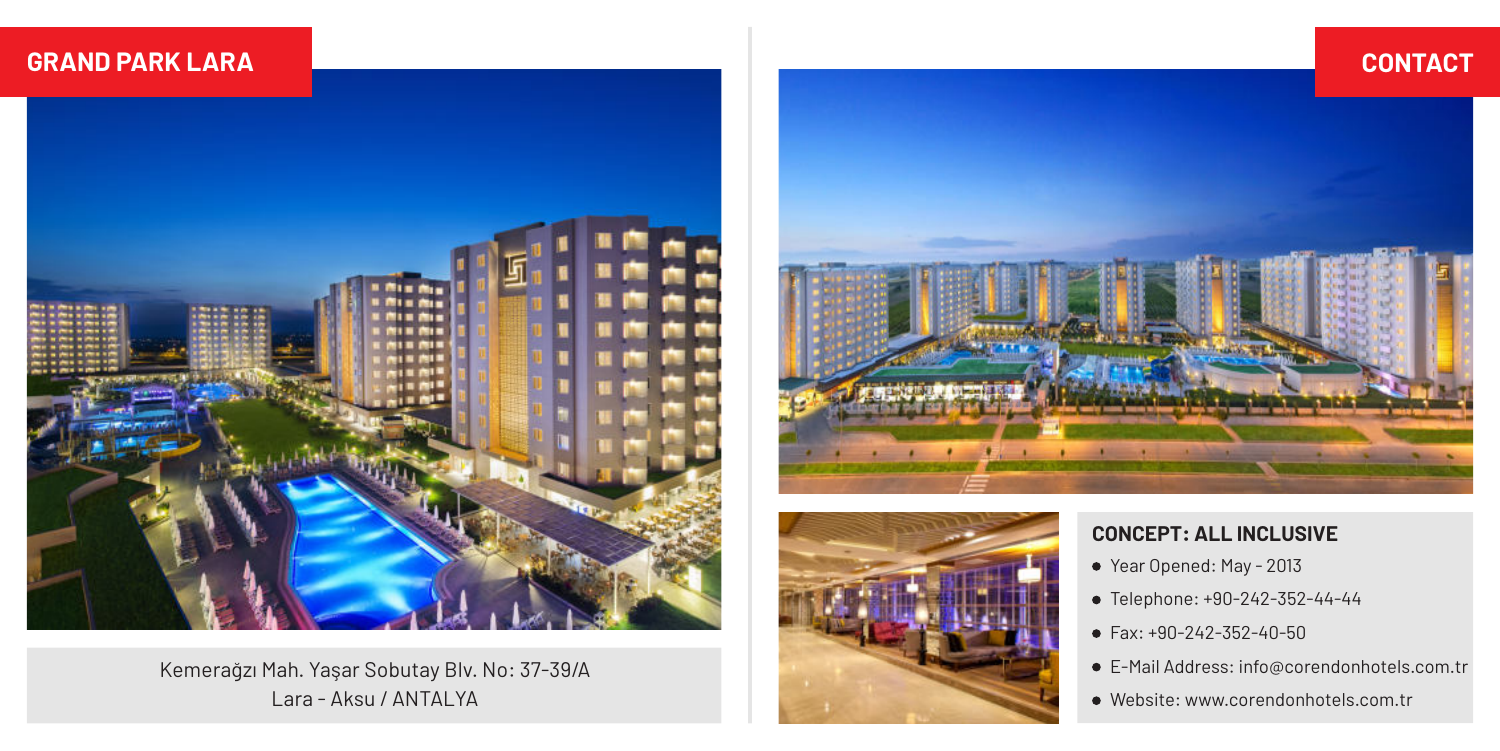# **ABOUT THE HOTEL**

- $\bullet$  Hotel Area: 35.000 m<sup>2</sup>
- Architectural Style: Modern
- Nearest Town Centre: Lara / Antalya 8 km
- Nearest Airport: Antalya Havalimanı 14 km
- Beach: Private Sandy Beach / 200 m Walking Distance From The Hotel
- Total No of Rooms / Beds: 896 Rooms / 2.232 Beds
- Number of Buildings: 8 Blocks
- Number of Elevators: 2 in Each Block
- Payment Methods: Visa, Master Card, Eurocard
- Pets accepted with extra fee of €15 / Per Day (max for 8 kg) with the written confirmation of the hotel during reservation. Hotel confirmation is mandatory for the pets with the extra fee on reservation. (Pets are not allowed in hotel general areas)
- Languages Spoken by the Staff: Turkish, English, German, Dutch, Russian

# **ROOM CATEGORIES & DETAILS**

- STANDART ROOM
- **FAMILY DELUXE**
- **FAMILY FLITE**
- **HANDICAPPED ROOM**
- Room Cleaning: Daily
- Change of Towels and Sheets: Every 3 Days
- TV Channels: With Satellite Broadcasts

# **STANDART ROOM**

Our modern decorated rooms contain;

- WI-FI
- Minibar
- Split Air-Conditioning Units
- **•** Direct Dial Telephone Line
- **•** Hair Dryer
- $\bullet$  22 m<sup>2</sup>
- **French / TW Bed**
- 1 Bathroom (Shower / Wc)
- Max. 2 + 1 Person Capacity
- Satellite TV
- Safety Deposit Box

#### **卷** Tea & Coffee Set-Up

● Standard Rooms Do Not Have a Balcony

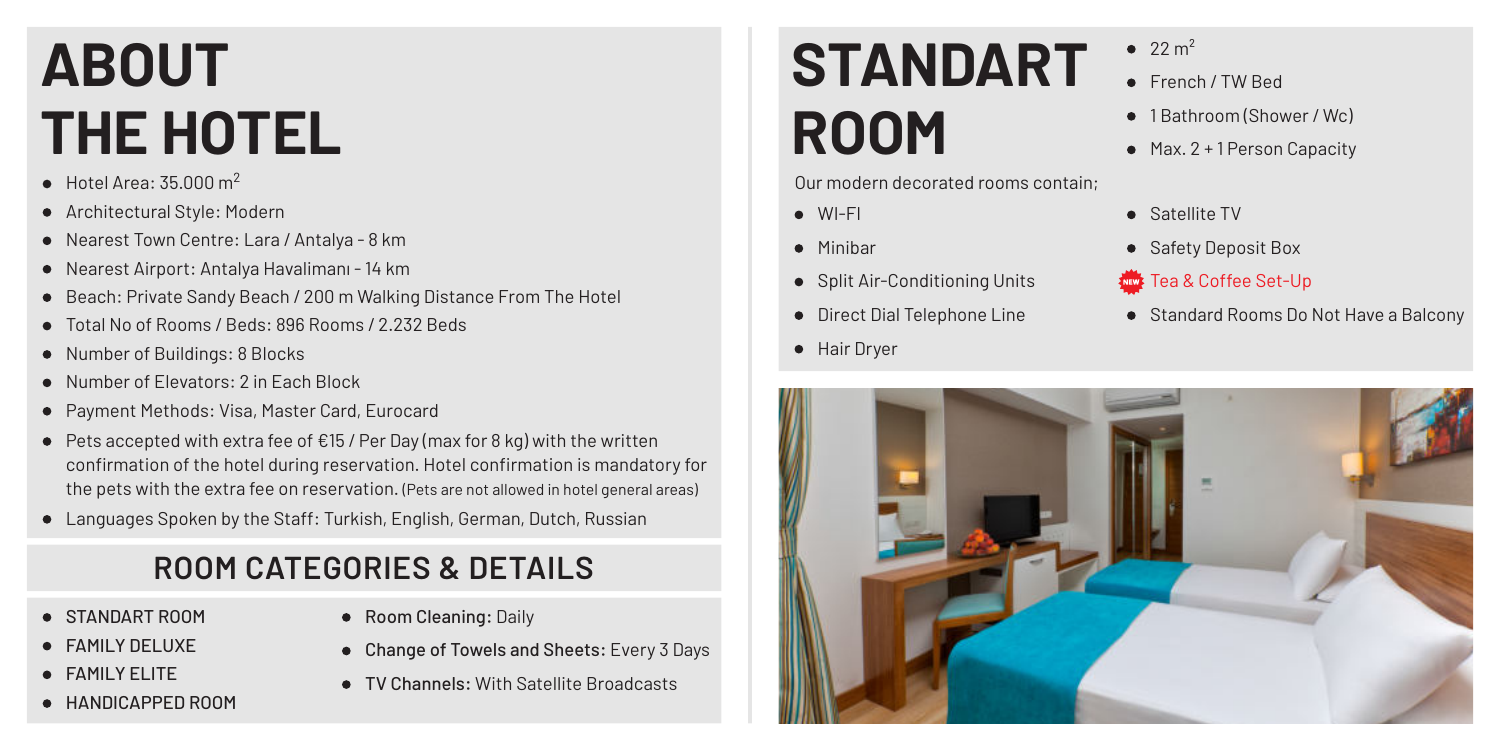# **FAMILY DELUXE**

Our modern decorated rooms contain;

- WI-FI
- $\bullet$  Minibar
- Split Air-Conditioning Units
- Direct Dial Telephone Line
- **•** Hair Dryer
- $\bullet$  36 m<sup>2</sup>
- 2 Separate Bedrooms
- 1 French Bed + 2 Twin Beds
- $\bullet$  Min. 2 Max. 4 Person Capacity
- Satellite TV
- Safety Deposit Box
- 1 Bathroom (Shower / Wc)
- Tea & Coffee Set-Up
- Family Deluxe Rooms with Balcony  **Hair Dryer Family Elite Rooms with Balcony Family Elite Rooms with Balcony**



# **FAMILY ELITE**

Our modern decorated rooms contain;

- WI-FI
- Minibar
- Split Air-Conditioning Units
- **•** Direct Dial Telephone Line
- **•** Hair Dryer
- $50 m<sup>2</sup>$
- 2 Separate Bedrooms + 1 Living Room
- 1 French Bed + 2 Twin Beds + 1 Sofa Bed
- $\bullet$  Min. 2 Max. 6 Person Capacity
- **•** Satellite TV
- Safety Deposit Box
- 1 Bathroom (Shower / Wc)
- **卷** Tea & Coffee Set-Up
- 

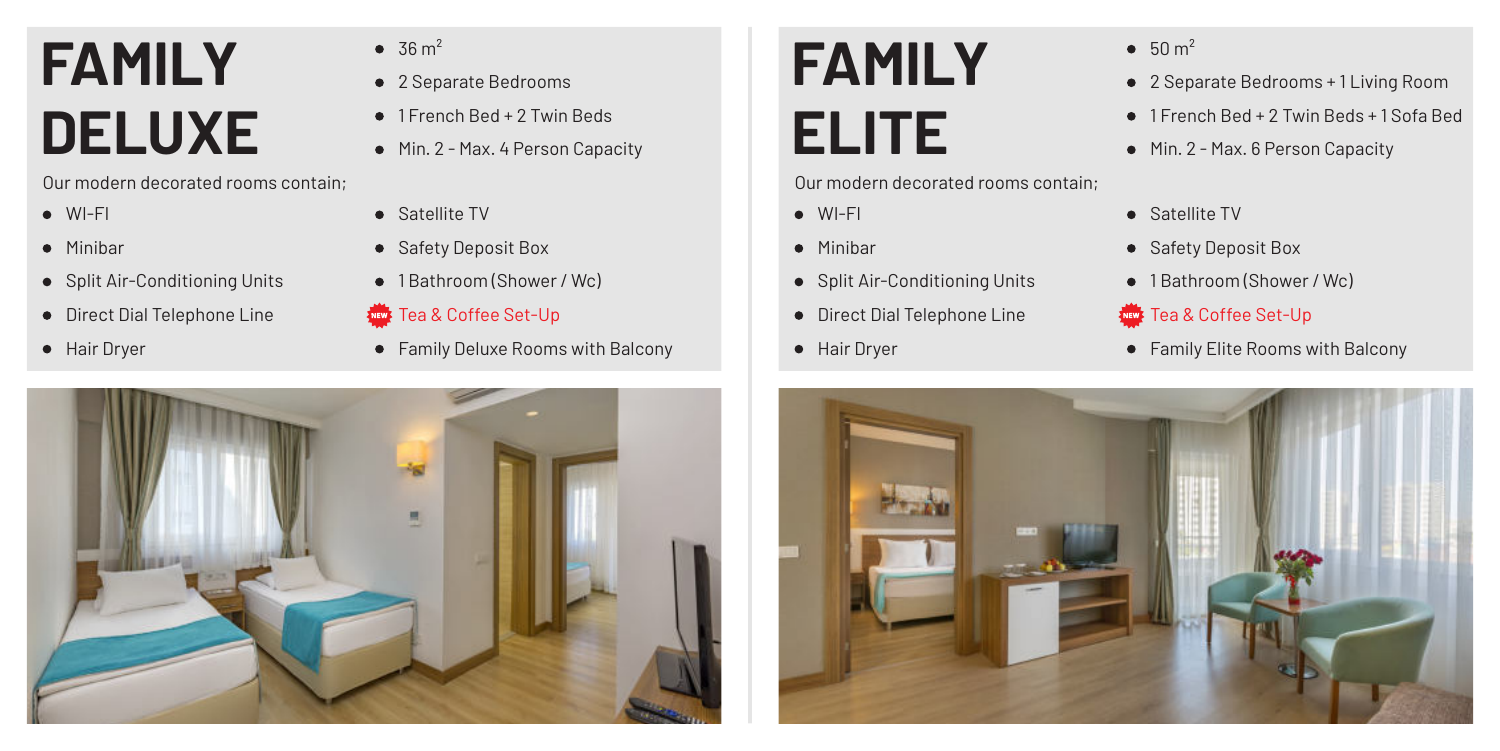# **HANDICAPPED ROOM** 22 m<sup>2</sup> • French / TW Bed

Our modern decorated rooms contain;

- WI-FI
- Minibar
- Split Air-Conditioning Units
- Direct Dial Telephone Line
- **•** Hair Dryer
- 
- Max. 2 + 1 Person Capacity
- Satellite TV
- Safety Deposit Box
- 1 Bathroom (Shower / Wc)
- **卷** Tea & Coffee Set-Up
- Disabled Rooms with Balcony



# **FOOD & BEVERAGE CONCEPT**

| <b>BEVERAGE</b>         | <b>TIMES</b>                       | <b>VENUE</b>                                      | <b>PRESENTATION</b>              |
|-------------------------|------------------------------------|---------------------------------------------------|----------------------------------|
| <b>Breakfast</b>        | $07.00 - 10.00$                    | Main Restaurant & Terrace,<br><b>Bistro Tulip</b> | Open Buffet                      |
| Late Breakfast          | $10:00 - 12:00$                    | <b>Bistro Tulip</b>                               | Open Buffet                      |
| I unch                  | $12:30 - 14:00$                    | Main Restaurant & Terrace                         | Open Buffet                      |
| Main Meals & Snack      | 24 Hours                           | <b>Bistro Tulip</b>                               | Open Buffet & Snack              |
| Snack                   | $11.00 - 18.00$                    | Pool Bar                                          | Snack Menu                       |
| Main Meals & Snack      | $11:00 - 16:00$<br>$18:00 - 21:00$ | <b>Buffet Restaurant</b>                          | Open Buffet & Snack              |
| Snack                   | $11:00 - 16:00$                    | <b>Beach Food Court</b>                           | Snack Menu                       |
| <b>Turkish Pancakes</b> | $11:00 - 15:30$                    | <b>Beach Epod Court</b>                           | Varieties of Turkish<br>Pancakes |
| Waffle, Baked Potato    | $12:00 - 16:00$                    | Waffle Corner                                     | Waffle, Baked Potato             |
| Cake & Desserts         | $11:00 - 23:00$                    | Patiserrie                                        | Varieties of Cakes               |
| Ice Cream               | 24 Hours                           | <b>Bistro Tulip</b>                               | Packed Ice Cream                 |
| Dinner                  | $18:30 - 21:00$                    | Main Restaurant & Terrace,<br><b>Bistro Tulip</b> | Open Buffet                      |
| Dinner                  | $18:30 - 21:00$                    | Peppermint & SeaFood<br>A' la Carte Restaurants   | A'la Carte<br>(Subject to a Fee) |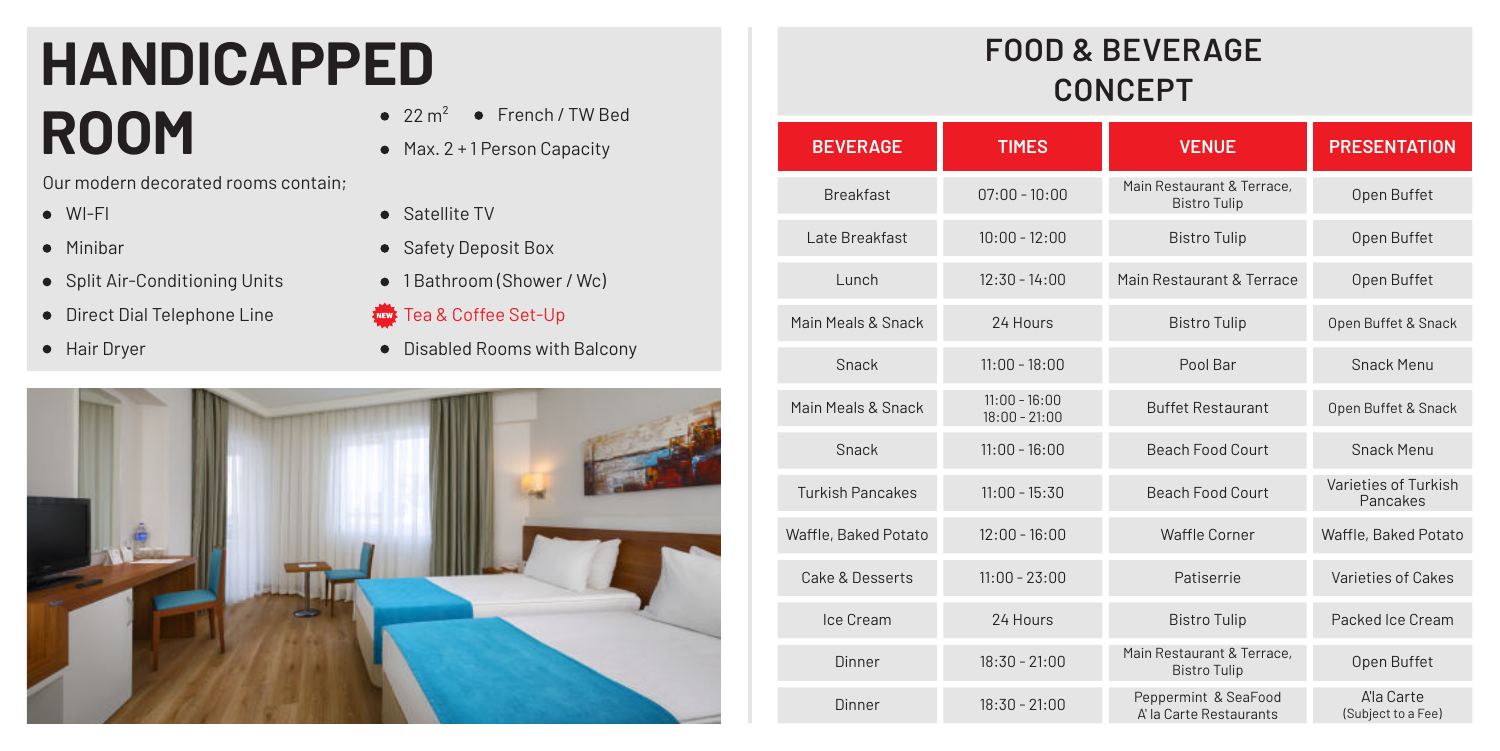- **Room Service:** Available 24 hours subject to a fee.
- **Diet Corner:** Served during lunch and dinner hours at Main Restaurant.
- **Vegetarian Corner:** Served during lunch and dinner hours at Main Restaurant.
- **Children's Buffet:** Served during lunch and dinner hours at Main Restaurant.
- **Peppermint A' la Carte Restaurant:** Our restaurant offering World Cuisine, serves within the cover fee, reservation is required.

**SeaFood A' la Carte Restaurant:** Our restaurant offering Seafood, serves within the cover fee, reservation is required.

### **BARS SERVICES**

| <b>VENUE</b>                | <b>TIMES</b>    | <b>PRESENTATION</b>                          |
|-----------------------------|-----------------|----------------------------------------------|
| Grande Lobby Bar            | 24 Hours        | All local alcoholic, non-alcoholic beverages |
| Classe Lobby Bar            | $10:00 - 00:00$ | All local alcoholic, non-alcoholic beverages |
| <b>Bistro Tulip Bar</b>     | $10:00 - 00:00$ | All local alcoholic, non-alcoholic beverages |
| Hollyhock Pub Bar           | $11:00 - 00:00$ | All local alcoholic, non-alcoholic beverages |
| Pool Bar                    | $10:00 - 00:00$ | All local alcoholic, non-alcoholic beverages |
| <b>Beach Food Court Bar</b> | $10:00 - 18:00$ | All local alcoholic, non-alcoholic beverages |

#### **Minibar:** Filled with soft drinks on arrival, (renewed once a week). Filled with water daily.

- **Grande Lobby Bar:** Free of charge within the concept between the hours of 10:00-00:00 and subject to a fee out of these hours.
- **Bistro Tulip Bar:** Free of charge within the concept between the hours of 10:00-00:00 and subject to a fee out of these hours.
- **Hollyhock Pub Bar:** Free of charge within the concept between the hours of 11:00-00:00 and subject to a fee out of these hours.
- **Beverages Subject to a Fee:** Imported beverages, freshly squeezed fruit juices, all bottled beverages from bars.

# **HOTEL SERVICES & SPORTS ACTIVITIES**

- **Free of Charge Hotel Services:** Wireless Internet Connection, Safety Deposit Box, Outdoor Car Park.
- **Hotel Services Subject to a Fee:** Hairdresser, Doctor & Nurse, Shopping Centre, Fax, Laundry, Dry Cleaning, Photography Service, Rent a Car, Rent a Bike, PCR Test, Telephone, Photocopy, Meeting Rooms and Babysitting on request of guests.
- **Free of Charge Sports Activities:** Fitness, Table Tennis, Darts, Archery, Beach Volleyball
- **Sports Activities Subject to a Fee:** Billiards and Game Room. Water Sports and Diving School on request of guests.

### **SPA & WELLNESS**

- **Free of Charge Spa & Wellness Services:** Turkish Bath, Sauna, Steam Room
- **Spa & Wellness Services Subject to a Fee:** Various Massages, Peeling, Skin and Body Care Services.